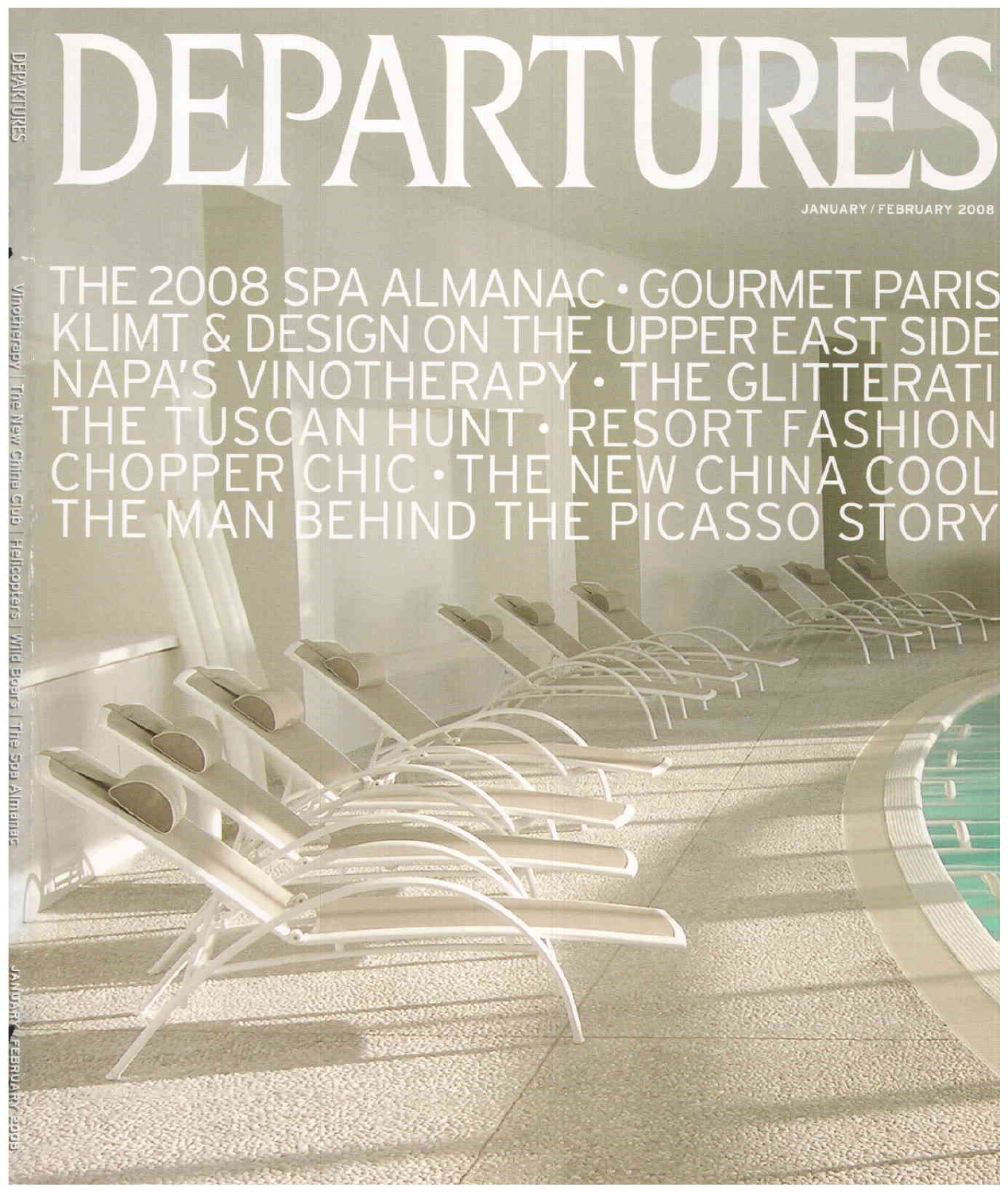# blackBOOK

A GUIDE FOR THE SOPHISTICATED TRAVELER HERE & ABROAD

Antiques and ethnic accents abound at Dhow House; here, the master drawing room.

> he circuitous journey to Dhow House, a spectacular private villa on the Kenyan island of Lamu, is all part of its charm. First there's the one-anda-half-hour flight from Nairobi, which delivers <sup>a</sup> glimpse of the Lamu archipelago, separated from the mainland by a narrow channel and protected from the Indian Ocean by dunes and coral reefs. Upon landing, it's another ride-this one by boat and 20 minutes long-past lateen-sailed dhows and into the shallows surrounding Shela

village. But after all that, throw off everything but your shorts, caftan, or bikini, and voilá. You've arrived at possibly the chicest beach house in Africa.

Villa to Rent

o

**Queen** 

A

I

"Finding this isLand was like waking from a sublime dream and realizing it was true.The place had that kind of impact," says Dhow House's owner, British photography agent Kary Barker, who built the property with French architect Laurent Buttazoni. "It needed to feel open, spacious, and, above all, sexy. like it belonged to me and wasn't just another rental." **CONTINUED** »